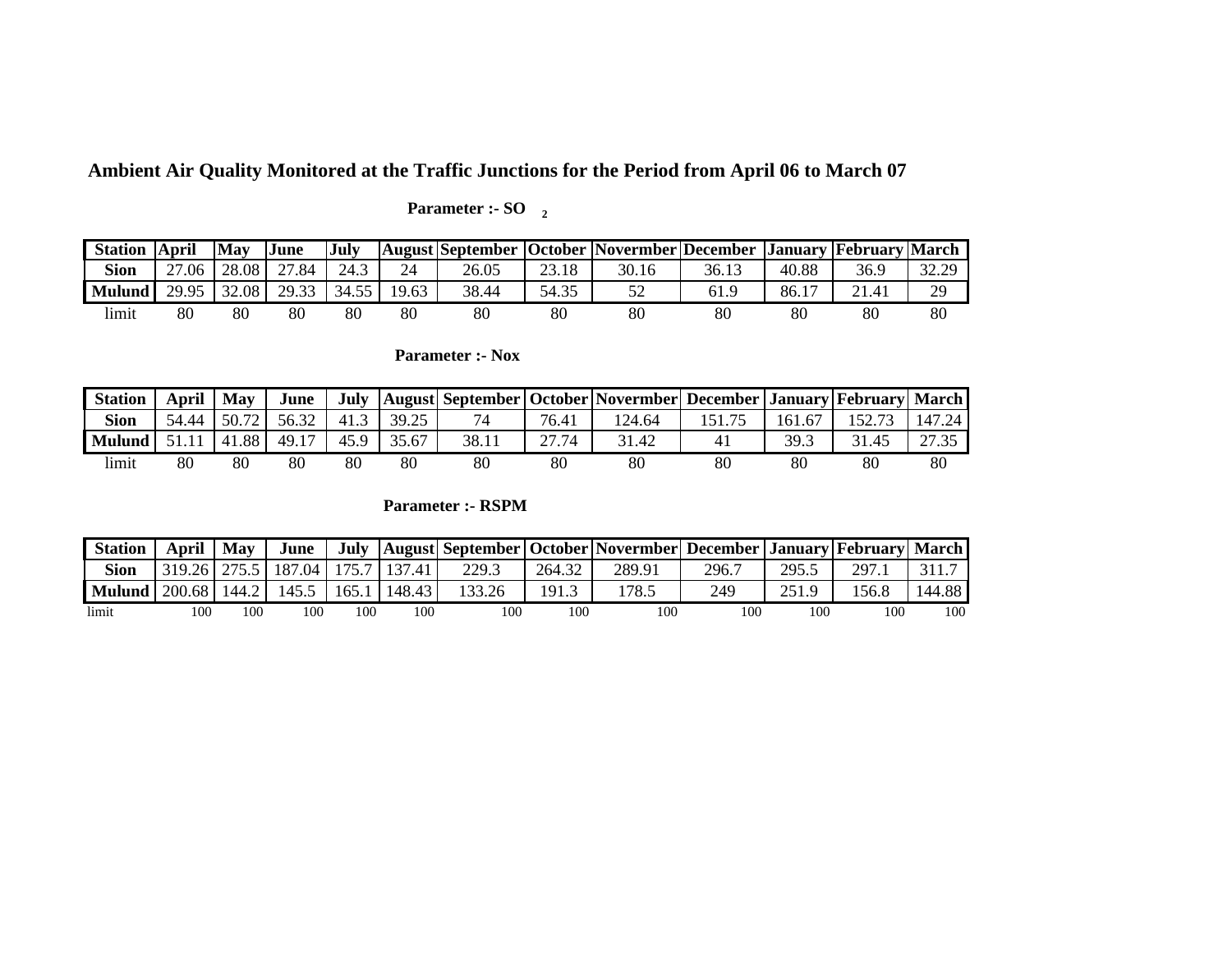## **Ambient Air Quality at Sion & Mulund in Mumbai (2006-07)**

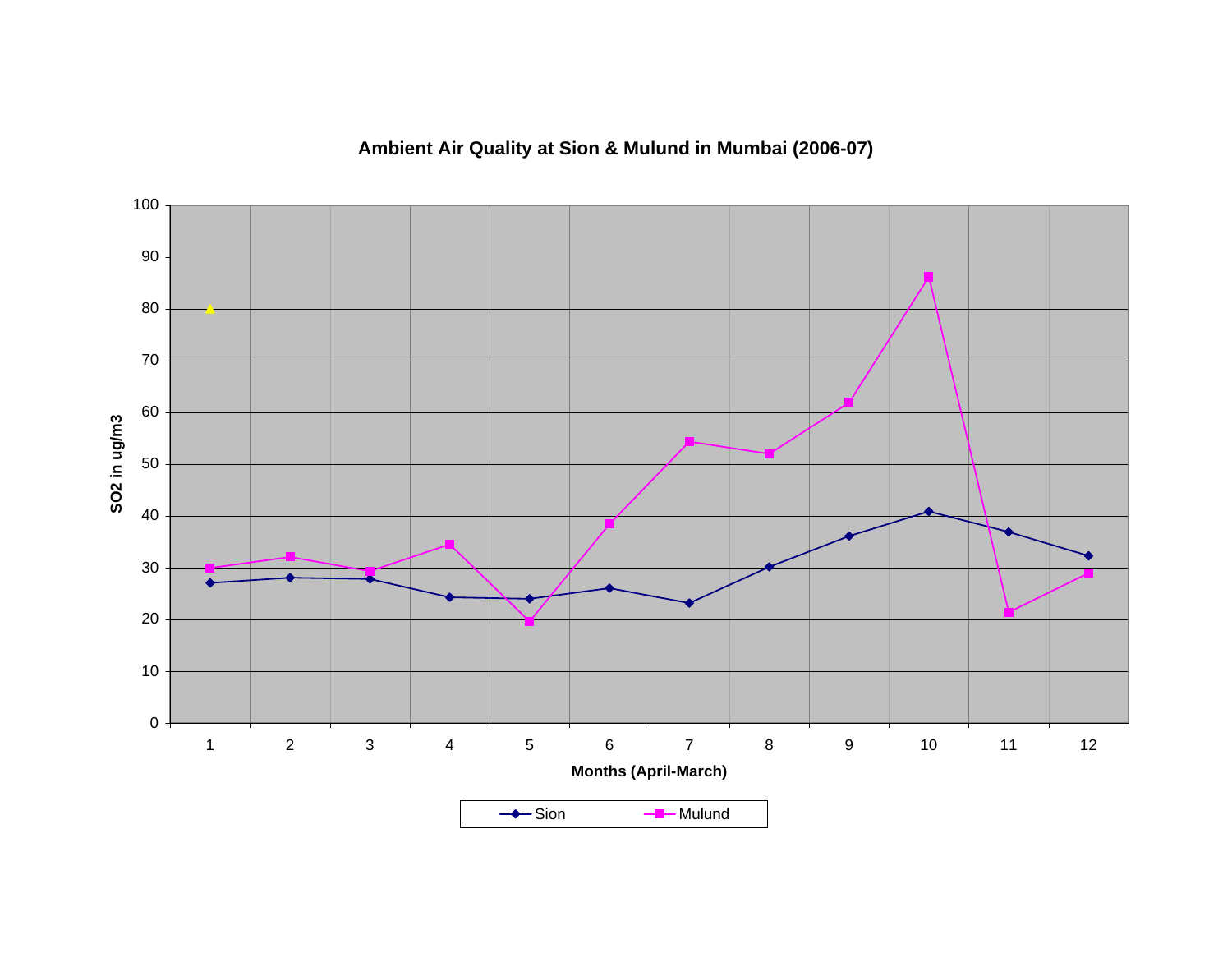## **Ambient Air Quality at Sion & Mulund in Mumba (2006-07)i**